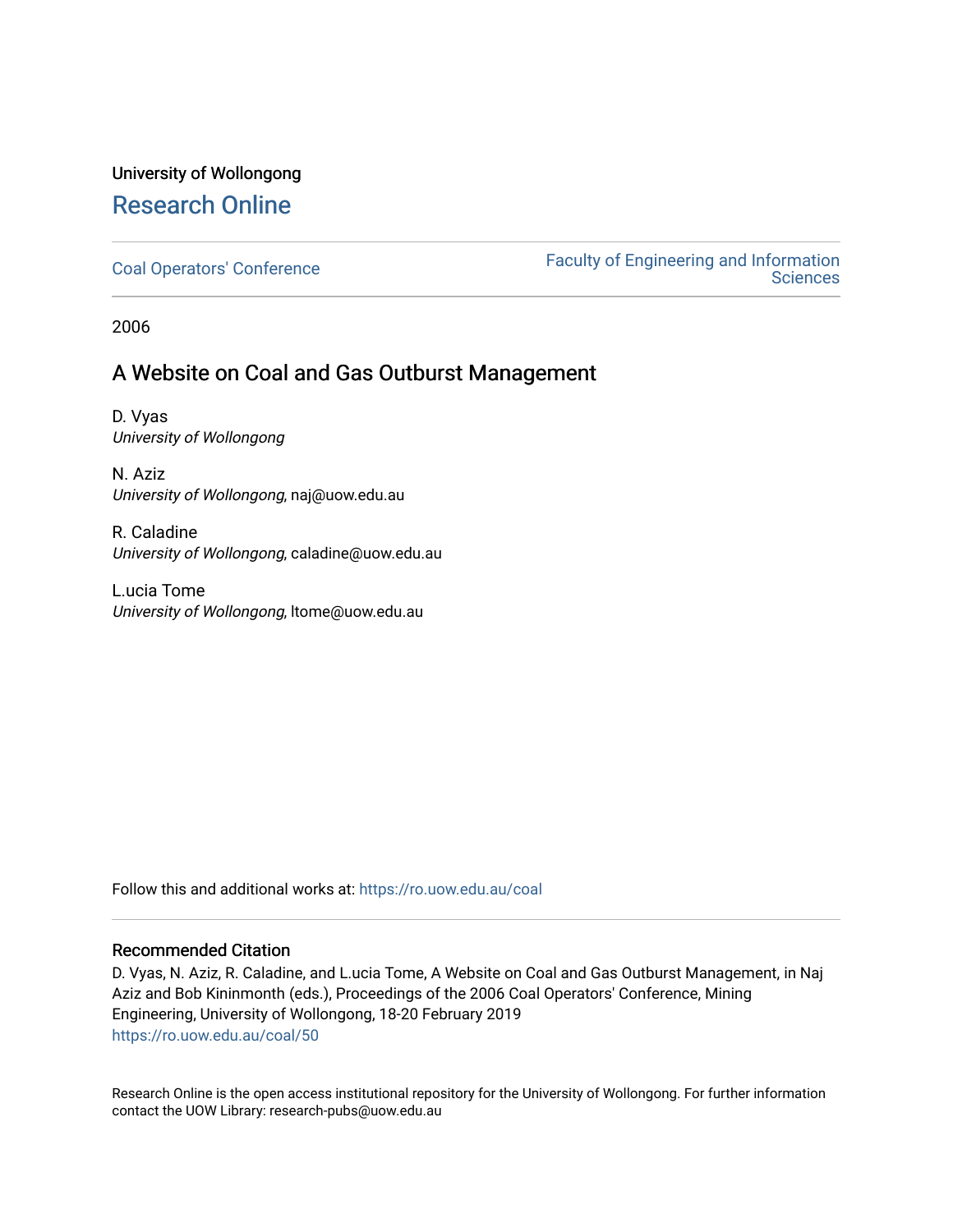# **A WEBSITE ON COAL AND GAS OUTBURST MANAGEMENT**

## Devendra Vyas**<sup>1</sup>** , Najdat I Aziz**<sup>1</sup>** , Richard Caladine**<sup>1</sup>** , Lucia Tome**<sup>1</sup>**

*ABSTRACT:* The University of Wollongong received funding from the Australian Coal Association Research Program (ACARP) in 2005 to develop a website on coal and gas outbursts in the Australian environment < www.uow.edu.au/outburst >. The primary objective of the website is to provide the coal mining industry with the information on outburst occurrence and mechanisms of outburst phenomenon and the means of treating it. The online system provides access to the experiences, knowledge and information acquired by the coal mining industry, research organisations and educational institutions in a quality controlled environment. Although the website is specific to the Australian scene, it nevertheless contains information which includes issues beyond Australian borders. The website to date is the culmination of the work of a team of professionals across the university, but not all are related to the mining profession. The information uploaded on the website includes reporting on the latest operational and research activities accumulated from field studies, as reported in various seminar presentations, conferences, and other publications.

## **INTRODUCTION**

In February 2003, a workshop ACARP Outburst Research Needs, held at the University of Wollongong, identified a need for the establishment of a website on coal and gas outburst. This need was later reflected in the ACARP Sponsored Scoping Study Project (ACARP project C10012). One of the recommendations of the scoping study was the establishment of an online information management system in the form of a website on outbursts of gas and coal in underground coal mines. As a consequence ACARP funded a project (C 14015) to provide support for development of the outburst website developed at the University of Wollongong. The funding came into effect in May 2005 and a dedicated website developer was recruited for the project; the website is currently in the second year of development.

The primary objectives of this project are:

- a) To develop a quality website for outbursts disseminating information, knowledge and experiences acquired by the Australian coal mining industry and research organisations.
- b) To consolidate information that presently exists in conference proceedings, websites or as the experiences and knowledge of people working in the mining industry or in research.
- c) To provide resources that have been filtered, selected, evaluated and organized for its primary audience: researchers, students and mining practitioners. Quality controls will ensure a selective and comprehensive collection of resources.
- d) To provide a body of knowledge that is not only collated by the website, but also a reference point that will represent a 'critical mass' of information on this topic. Information that will be used to create and build new knowledge.
- e) To provide practitioners with a discussion forum to openly communicate issues and concerns and network across geographical boundaries via a Chat Room.

#### **PROJECT DEVELOPMENT**

Initial construction of the website involved the expertise of a team of professional staff from across the University including a PhD student. Each team member has contributed in their area of expertise in terms of content, design and the legal aspects of the content being uploaded on the website. The website provides the coal mining industry with the necessary information on coal mine outburst phenomena. In addition it will also serve as a virtual forum for the exchange of ideas and information between mine operators, mining engineers, geologists, consultants and researchers in the field. The website is under construction with the aim of making it technically credible and to reflect the current status of outburst management and control, specifically on Australian conditions. Accordingly, the structure of the website falls into the following components:

 $\overline{a}$ 

<sup>1</sup> *University of Wollongong*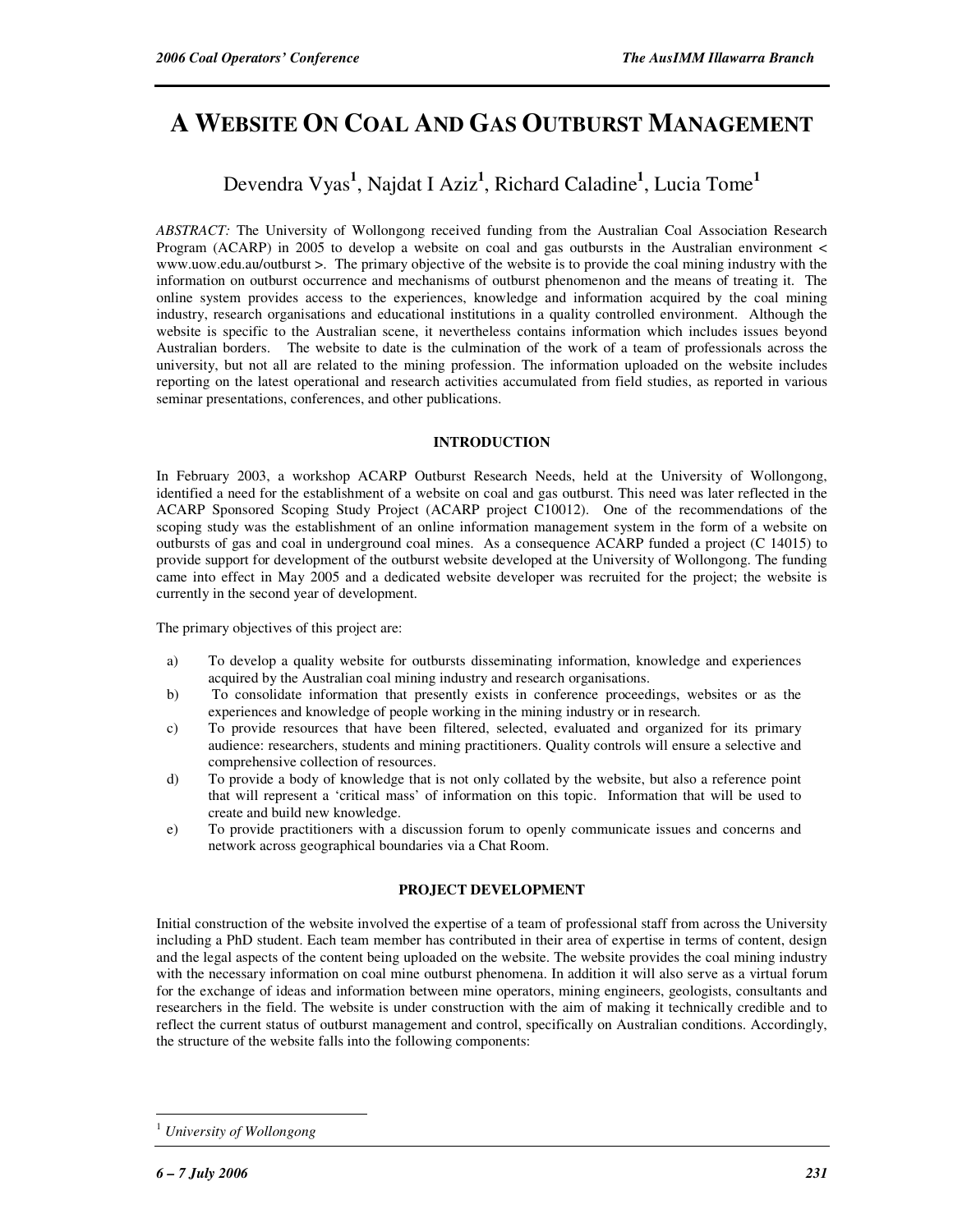- a) Site map
- b) Definition of out burst
- c) Factors that contribute to the occurrence of outburst
- d) Management of outburst: prediction, prevention and control
- e) Case studies of actual occurrence of outburst in Australia and world wide
- f) ACARP research reports and presentations made in various meetings and seminars
- g) Links to other relevant and useful websites
- h) Glossary of outburst
- i) Contact details of the development team
- j) Home

#### **WEBSITE CONTENT**

The technical content of the website comprises technical papers, ACARP reports, journals, presentations by mining industry personnel and an outburst scoping study, predominantly the work of Lama and Bodziony, (ACARP Project No C 4034, 1996). These items are further supplemented with technical material from industry personnel as well as specialist mining consultants. The reported case studies and the future ones to be incorporated will be supplied from mining personnel and expert industry consultants. Although the website is interlinked to various national and international websites it will not be used to actively promote any company, product or alike. The website's primary function is to disseminate knowledge of the mining literature and share industry's experiences. The 'chat' function would provide personnel with an opportunity to maintain networks within the industry, share knowledge and experiences and seek assistance from fellow peers.

The inclusion of a self-assessment component and feedback is vital to the capability and further development of the site. Positive feedback on the website has been received from the mining industry in various forums like ACARP meetings and outburst seminars.

The website is written in the standard web html format. Access to the site is via standard internet web browsers, for example, Netscape Navigator or Internet Explorer. Access the development site at http://www.uow.edu.au/outburst. A standard template has been developed and incorporated onto every web page to maintain consistency and ease of use for the user. The front page of the website can be viewed in Figure 1. The structure used for this website is as follows:

- 3.1 Universal Navigation System: This system allows the users to move around the web site with ease. The agreed system consists of a menu bar that is located in a column on the left-hand side of every page indicating a list of pages/modules that could be accessed from that particular page.
- 3.2 Content: The content of the web page takes up the remaining 'real estate'. The content is presented in such a manner as to allow the user to read about a particular topic and then view a graphical diagram of that topic. The material incorporated into the web site is well researched and assistance is also sought from experts in the field.

When the user accesses the site the index page in figure above is displayed. A banner, "Mine Outbursts", is incorporated at the top of the index page. Beneath the banner is a disclaimer and the site can be further accessed by agreeing to the terms in the disclaimer.

 Why do we have the disclaimer? At the bottom is the "Enter" button which would allow entry to further contents of the website. The Content page starts with "Aim and Objectives" of the website. On the left hand side is the navigation bar indicating the contents of the website. On the bottom of the page a link has been provided to the "copyright format". Any contribution to the website is welcome; however as per the "Australian copyright act 1968" copy right permission is required to upload the material on to the website. The copyright format can be downloaded and signed by the author whose material is to be uploaded. This format can be faxed or scanned and sent by e-mail to the Research Training Librarian, University of Wollongong.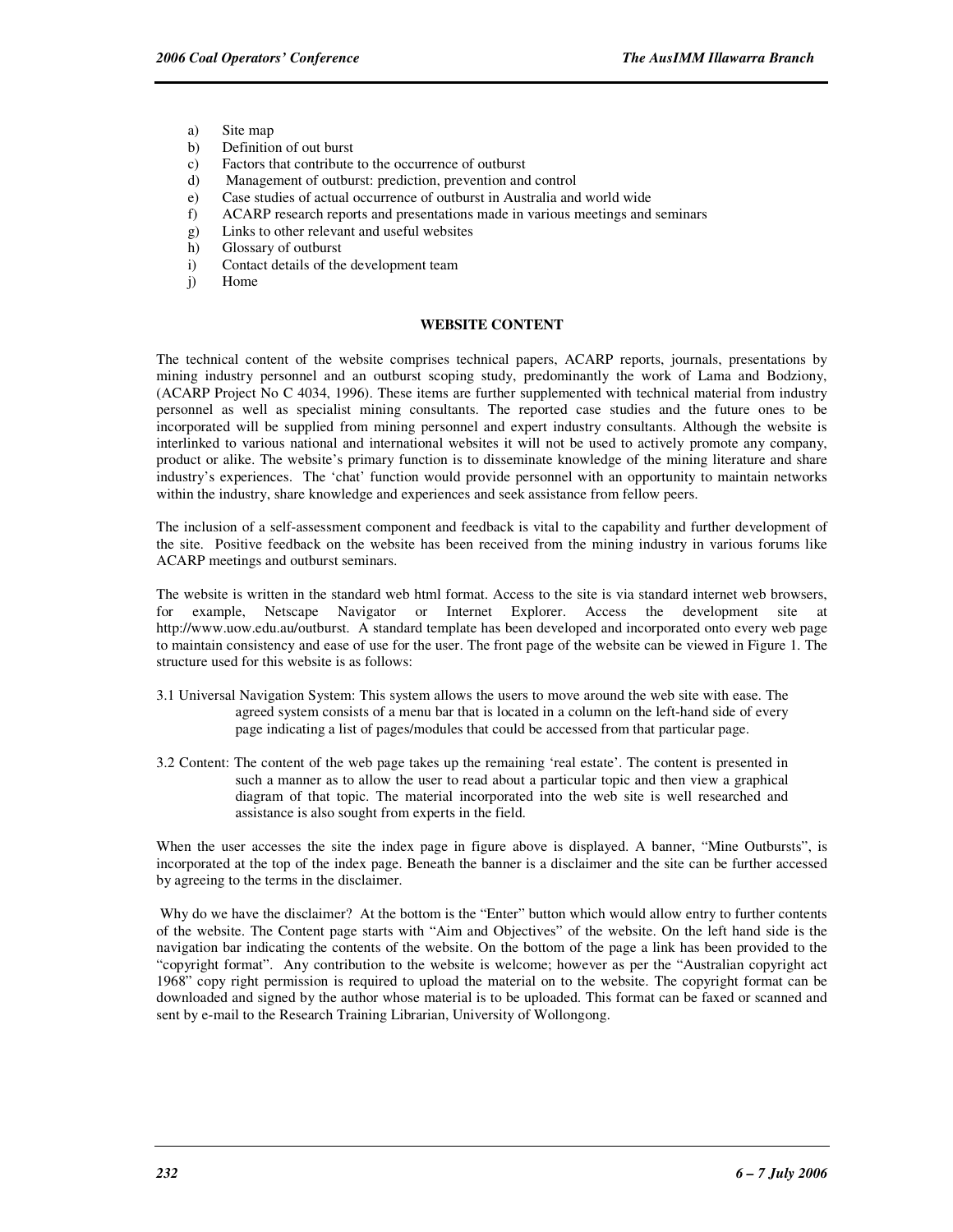

The topics incorporated into this site are:

- *Sitemap:* This module provides an overview of the contents of the website. Links to each and every topic in the website through the site map have been provided, except those areas which are still under construction.
- *Definition:* This module is an introduction to outburst. It defines an outburst and provides links to related topics, Outburst size and Outburst cavern. The definition explains how an outburst occurs, the composition of an outburst and where it occurs. "Outburst Size" assists the user through definition and classification of outburst based on the size.
- "Outburst Cavern" defines a cavern and the different types of cavern formed as a result of outburst along with photographs.
- *Factors:* Factors contributing to the occurrence of an outburst is detailed under this section. The various factors are:

Geological conditions:

- Depth of mining
- Faults and folds
- Seam thickness
- Gas environment
- Gas content
- Mining induced stresses

Coal properties:

- Strength of coal seam
- Rank of coal seam
- Coal permeability
- Volumetric change
- Cleats and joints

*Management:* Mining of seams prone to outburst requires the development of specific procedures to ensure that the risk to miners and equipment is eliminated or reduced. The purpose of the management systems is to ensure that the procedures are in place and are precisely followed to ensure that the mining activities are done as per the management plan. Management of outburst includes:

Prediction: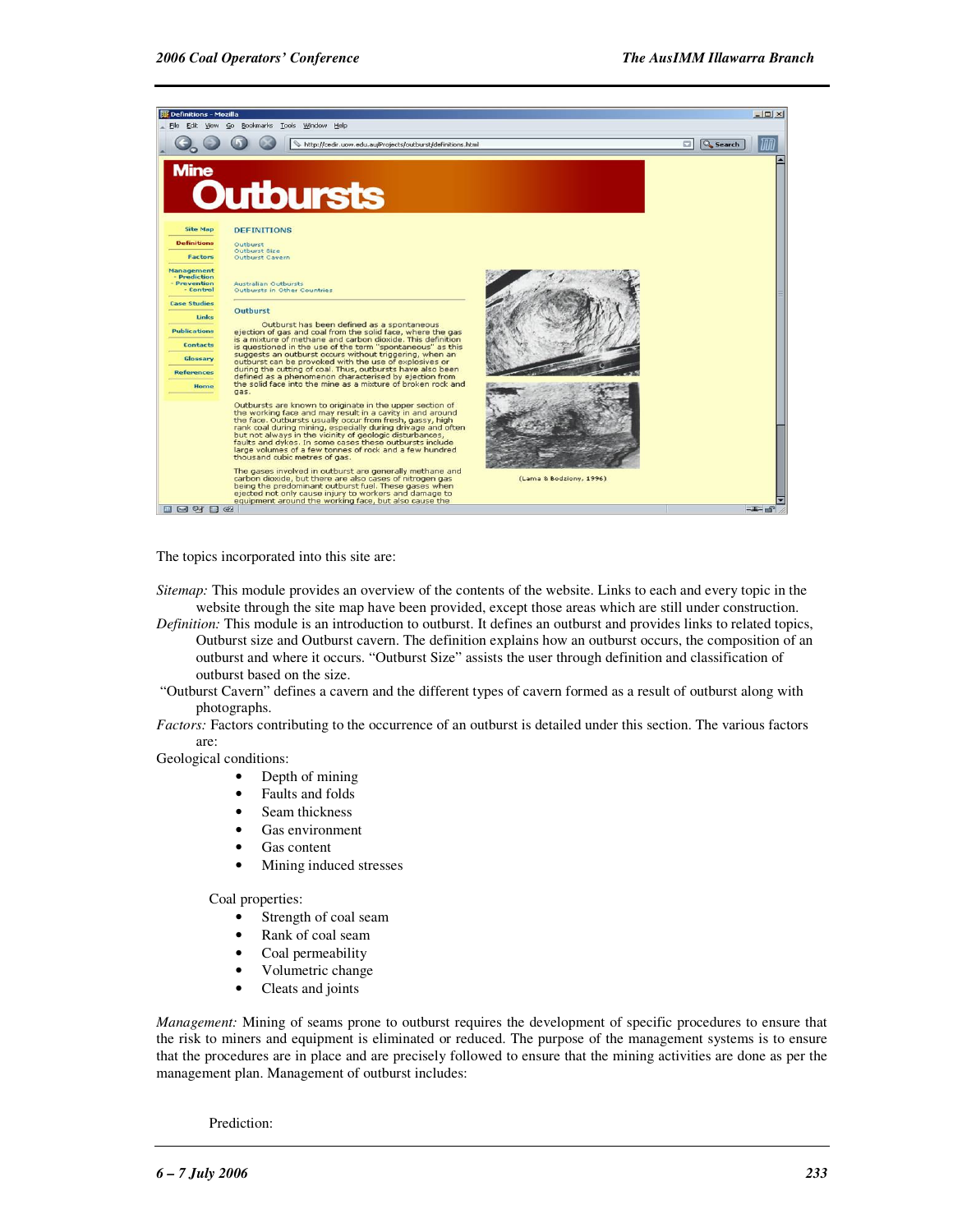- Geology
- Prediction indices
- **Monitoring**
- Geophysical
- Seismic
- Electromagnetic
- Radar
- **Radiometric**
- Gas environment
- Gas type
- Gas pressure
- Gas content

#### Prevention:

- Ventilation
- Gas threshold value
- Gas drainage
- Pre-drainage
- Inseam drainage
- Post drainage
- Bore hole survey technique

#### Control:

- Ground de-stressing
- Gas drainage
- Bore hole survey technique
- Hydro facing
- Pulse infusion shot firing
- Blasting and borehole simulation
- Outburst hazard control
- Outburst management plan

*Research and development:* This section includes reports of ACARP on the subject as listed under. It include;

- ACARP gas and outburst workshop:  $28<sup>th</sup>$  August 2004
- Gas and outburst workshop:  $22<sup>nd</sup>$  November 2003
- Outburst scoping study- John Hanes
- Real time return gas monitoring for outburst and gas drainage assessment.
- Outburst scoping study- March 1996 (Lama & Bodziony)
- Outburst symposium- March 1995

Apart from this, various presentations which relate to the latest developments on mine outburst and the practices being followed at the mine sites at the outburst committee meetings, have also been uploaded and is an ongoing activity. The reports and the presentations can be downloaded from the website.

*History:* This module presents the historical facts of outburst incidence in Australia and world wide. All efforts are being made to collect information from other countries as well. The Bulli seam outburst in Australia under "National and in Poland under "International" have been uploaded in this section.

*Case studies:* This section incorporates the case studies of Australian and international mines. Presently uploaded Australian case studies include the Central Colliery outburst, Queensland, which occurred in 2001, and those from Collinsville Colliery, Queensland in 1978, and Leichhardt Colliery, 1975 onwards.

*Links:* Links have been provided to other relevant national and international mining websites as a source of information on coal and gas outburst and has not been used to actively promote any company, product or alike.